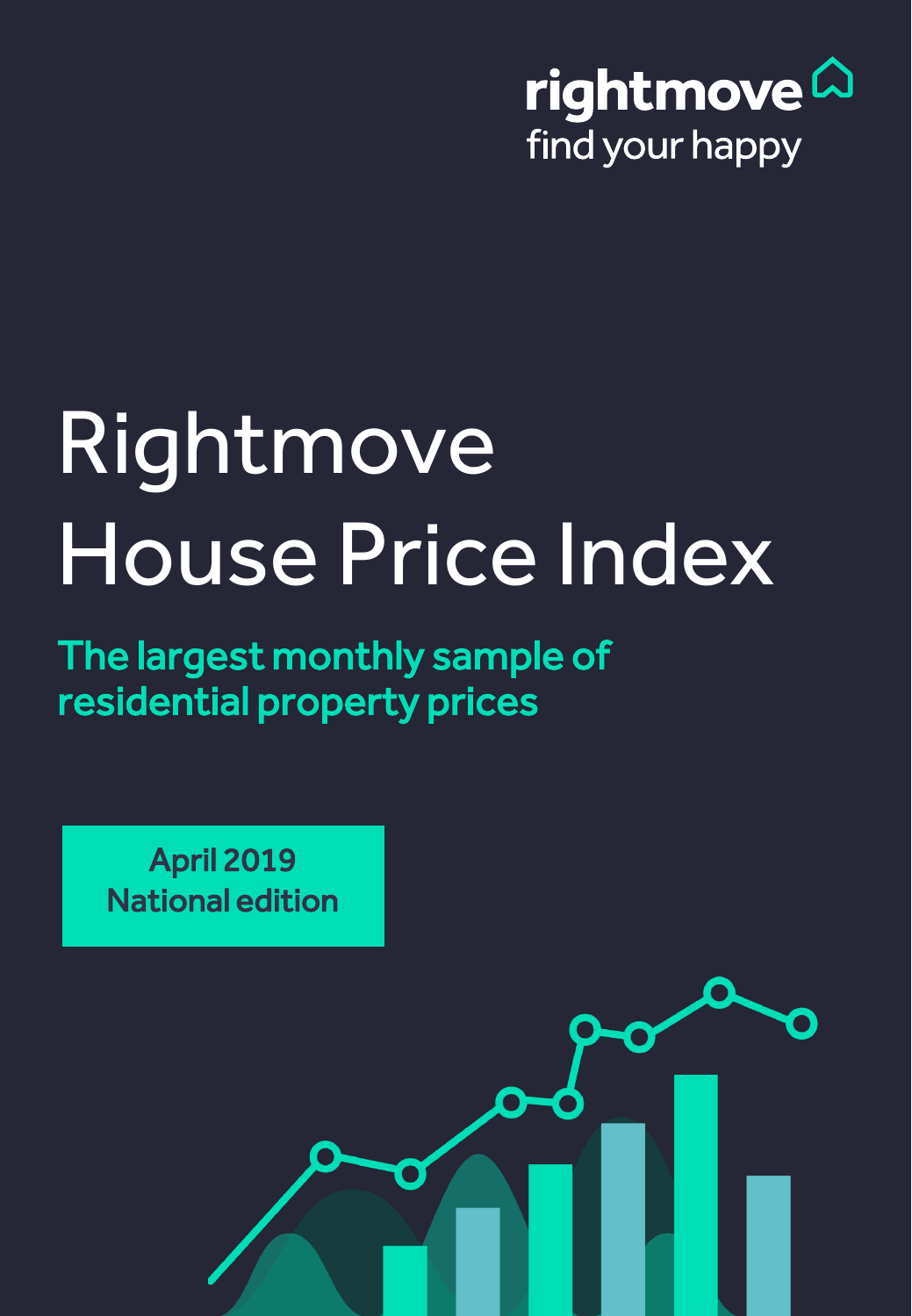## Under embargo for 00.01 hours, Monday 15<sup>th</sup> April 2019

## No Brexit deal yet, but families are doing housing deals

- Price of new-to-the market properties increases by an average of 1.1% (+£3,447) this month, the biggest month-on-month rise for over a year and the largest at this time of year since 2016
- Family home sector outperforming other sectors in key metrics as their housing needs outweigh uncertainty:
	- Holding value better, with average 0.7% year-on-year price increase for family homes compared to a fall of 0.1% nationally for all properties
	- More likely to sell, with number of sales agreed down 0.4% year-on-year while the national average drop is 1.6%
	- Slightly more willing to come to market, with 0.7% more new sellers than this time a year ago, compared with a 1.2% fall in new-to-the-market sellers nationally
- Brexit delay could boost spring market activity as short-term uncertainty recedes

| National average asking prices                                           |                   |                   |                |               |  |
|--------------------------------------------------------------------------|-------------------|-------------------|----------------|---------------|--|
| <b>Month</b>                                                             | Avg. asking price | Monthly change    | Annual change  | Index         |  |
| <b>April 2019</b>                                                        | £305,449          | 1.1%              | $-0.1%$        | 236.1         |  |
| <b>March 2019</b>                                                        | £302,002          | $0.4\%$           | $-0.8%$        | 233.5         |  |
| National average asking prices by market sector (excluding Inner London) |                   |                   |                |               |  |
| <b>Sector</b>                                                            | April 2019        | <b>March 2019</b> | Monthly change | Annual change |  |
| <b>First-time buyers</b>                                                 | £190,920          | £189,606          | 0.7%           | $+0.1%$       |  |
| Second-steppers                                                          | £275,573          | £273,493          | 0.8%           | $+0.7%$       |  |
| Top of the ladder                                                        | £539,130          | £531,987          | 1.3%           | $-0.5%$       |  |





Rightmove measured 112,570 asking prices this month, circa 90% of the UK market. The properties were put on sale by estate agents from 10<sup>th</sup> March 2019 to 6<sup>th</sup> April 2019 and advertised on Rightmove.co.uk.

# rightmove<sup>2</sup>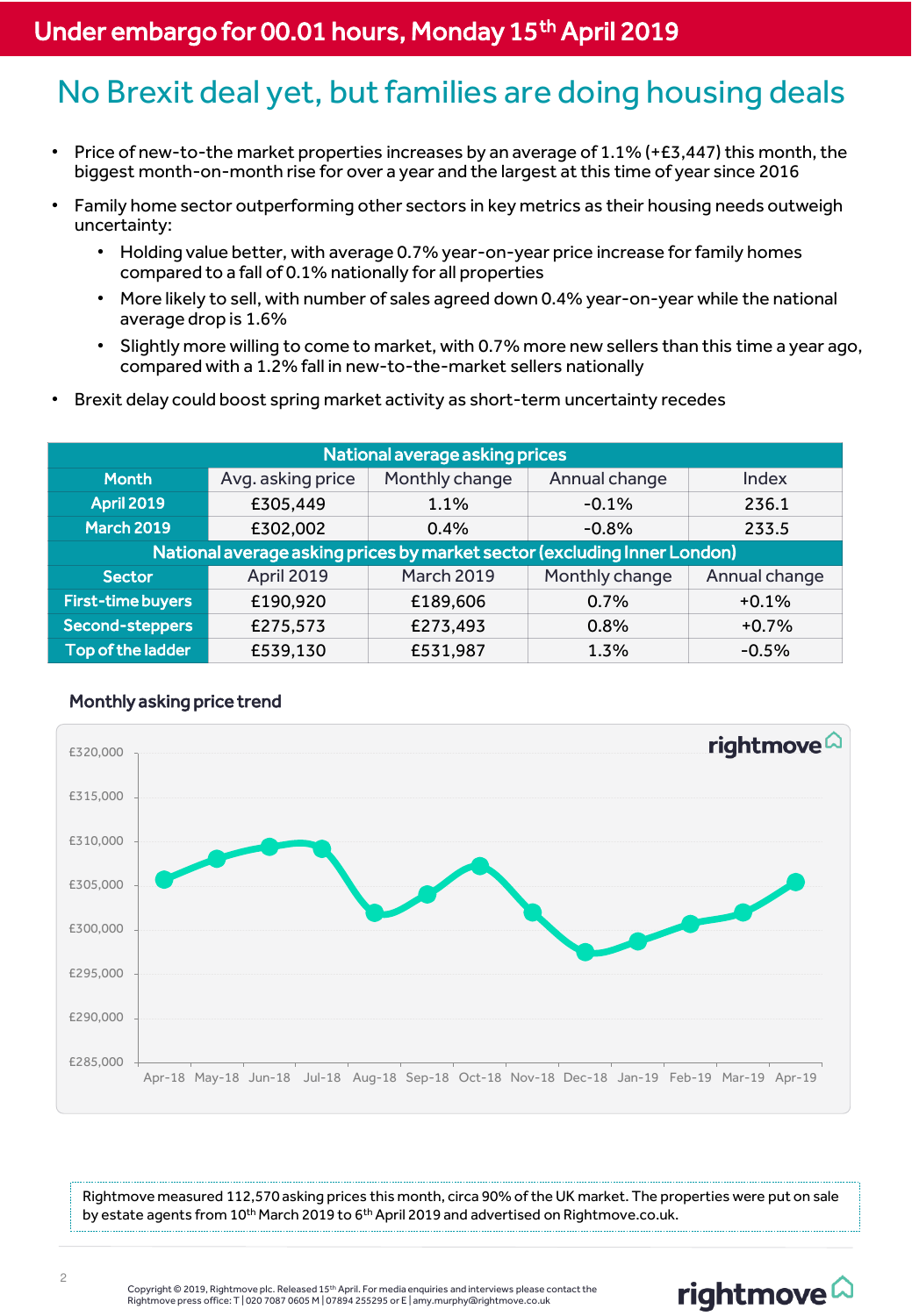## **Overview**

It is usual for properties coming to the market at this time of year to see a price rise as the spring moving season gets under way, but this month's 1.1% (+£3,447) uplift is the highest in April since 2016 and the largest monthly rise seen since March 2018. The uncertain political backdrop continues to hold back the market, with new seller asking prices, the number of properties coming to market and the number of sales agreed all below this time last year. But despite these headline falls, market activity remains resilient with would-be buyers and sellers still having housing needs to satisfy, especially in the family home sector.

Miles Shipside, Rightmove director and housing market analyst comments: "The rise in new seller asking prices reflects growing activity as the market builds momentum, egged on by the arrival of Easter. Some sectors of the market and some parts of the country have strong buyer demand and a lack of suitable supply. However, on average, properties are still coming to the market at slightly lower prices than a year ago. It's one of the most price-sensitive markets that we've seen for years, with buyers understandably looking for value or for homes with extra quality and appeal that suit their needs."

The family home sector made up of three and four-bedroom properties (excluding four-bedroom detached) is outperforming other sectors in the key metrics. Families' housing needs, often driven by the need for more space or proximity to schools, are outweighing the ongoing political uncertainty. These properties are holding their value better than other sectors, coming to the market at asking prices 0.7% on average higher than a year ago compared to the national average fall for all properties of 0.1%. Owners of this type of property are also slightly more willing to come to market, with 0.7% more new sellers than this time a year ago, compared with a 1.2% fall in newto-the-market sellers nationally. Finally, this sector is more likely to sell, with the number of sales agreed down by just 0.4% compared to this time last year, while the national average drop is 1.6%.

Shipside adds: "Properties in this middle sector offer the ideal escape route to families looking for more bedrooms, more space and their choice of schools. They are often second-steppers outgrowing their first property and it gets harder to postpone a move with growing children. They may have already delayed for a year or two waiting for Brexit clarity, and understandably their patience is wearing thin. While some movers are awaiting the outcome of deal or no deal, many families are keeping on dealing in the housing market."

The EU's offer of a Brexit extension until October coincides with what is usually the busiest moving season. While it is only a postponement, it lasts for long enough to relieve some of the short-term uncertainty, and so it arrives at an opportune time for the housing market.

Shipside observes: "No doubt there are still a lot of twists and turns to come, but this extension could give hesitating home movers encouragement that there is now a window of relative certainty in uncertain times. We are not anticipating an activity surge, but maybe a wave of relief that releases some pent-up demand to take advantage of static property prices and cheap fixed-rate mortgages. This demand is clearly there as March was Rightmove's busiest ever month with over 145 million visits to the site."

Miles Shipside, Rightmove director and housing market analyst says: "Properties in this middle sector offer the ideal escape route to families looking for more bedrooms, more space and their choice of schools. They are often second-steppers out-growing their first property and it gets to harder to postpone a move with growing children."



# rightmove<sup>2</sup>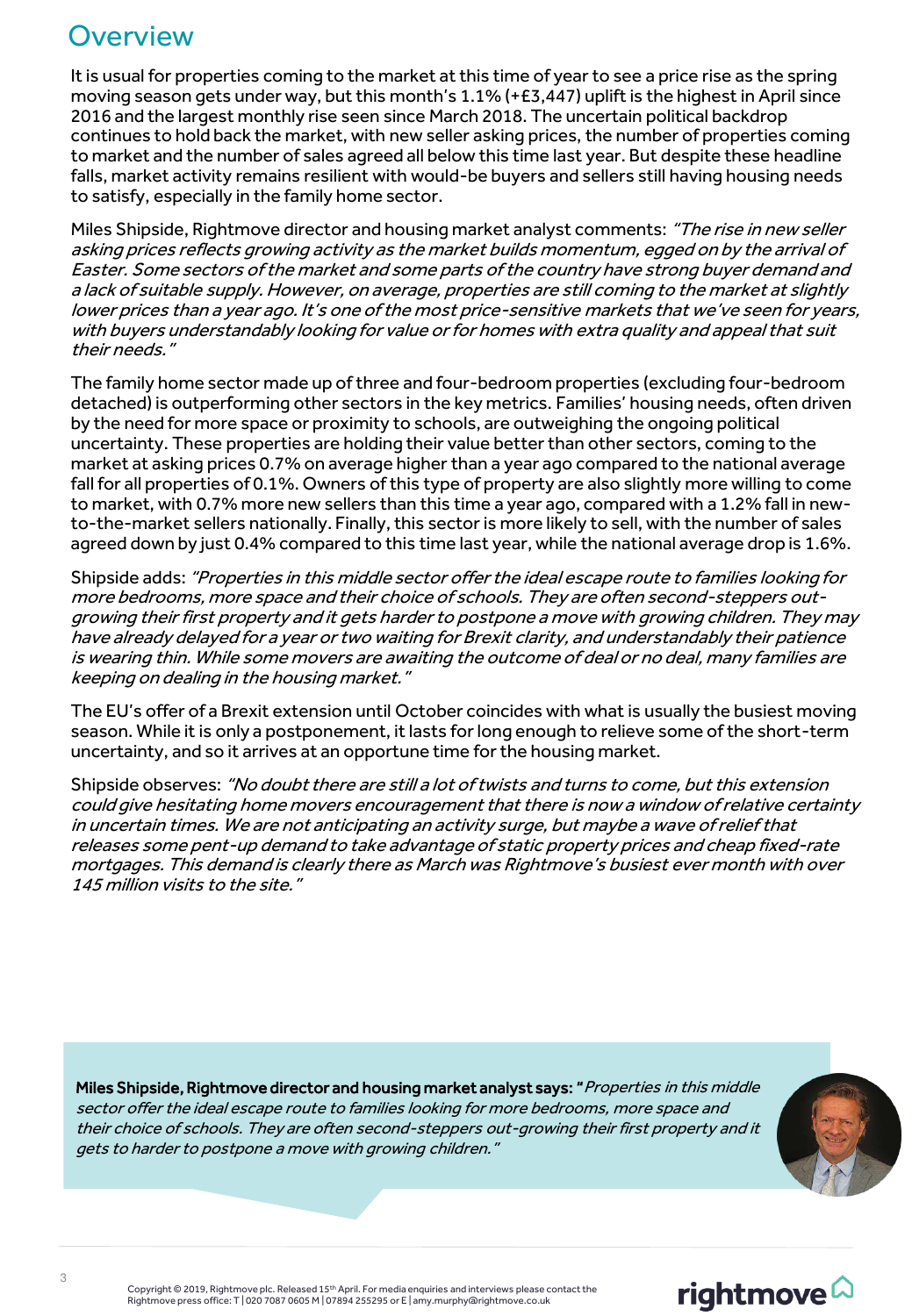## Agents' views

Bruce King, Director of Cheffins estate agents in Cambridge says: "Whilst the 2018 market definitely was not all doom and gloom, 2019 has certainly seen a new vigour. Whilst activity and the actual number of sales is still lower than this time last year, the number of active buyers within the market has increased which has helped to contribute to price rises for the best properties available. We're certainly seeing an uplift in activity as we come into the spring and summer months. The best way to describe the sentiment in the market at the moment is 'bored of Brexit;' fed up with sitting on their hands, sellers are now looking to get on with their lives and move house and buyers are looking to secure somewhere new. People's reasons for moving are still as relevant now as they ever were and buyers in the market still need to upsize, downsize, move locations, move into school catchments and so on and we are seeing that they are now returning to the marketplace as they realise that they can't keep putting life on hold. Families in particular have been most active in the market over the past few months with house moves driven by schools, job relocations or upsizing."

Nick Leeming, Chairman of Jackson-Stops, comments: "With Brexit delays becoming somewhat of a blur, buyers across the country are getting back to business as usual and are re-establishing the search for their dream home. However, with demand currently far outweighing supply, buyers, particularly those in the family homes market, have become frustrated at the lack of new homes coming to market. This greater competition has resulted in upward pressure on prices, so it is perhaps not surprising to see today's data showing a greater monthly price increase. The early bird gets the worm and now represents an ideal time to buy if you are upsizing. Properties that are well-priced and of a high-quality are being snapped up quickly and we expect that to continue as we head into the busier, warmer months ahead."

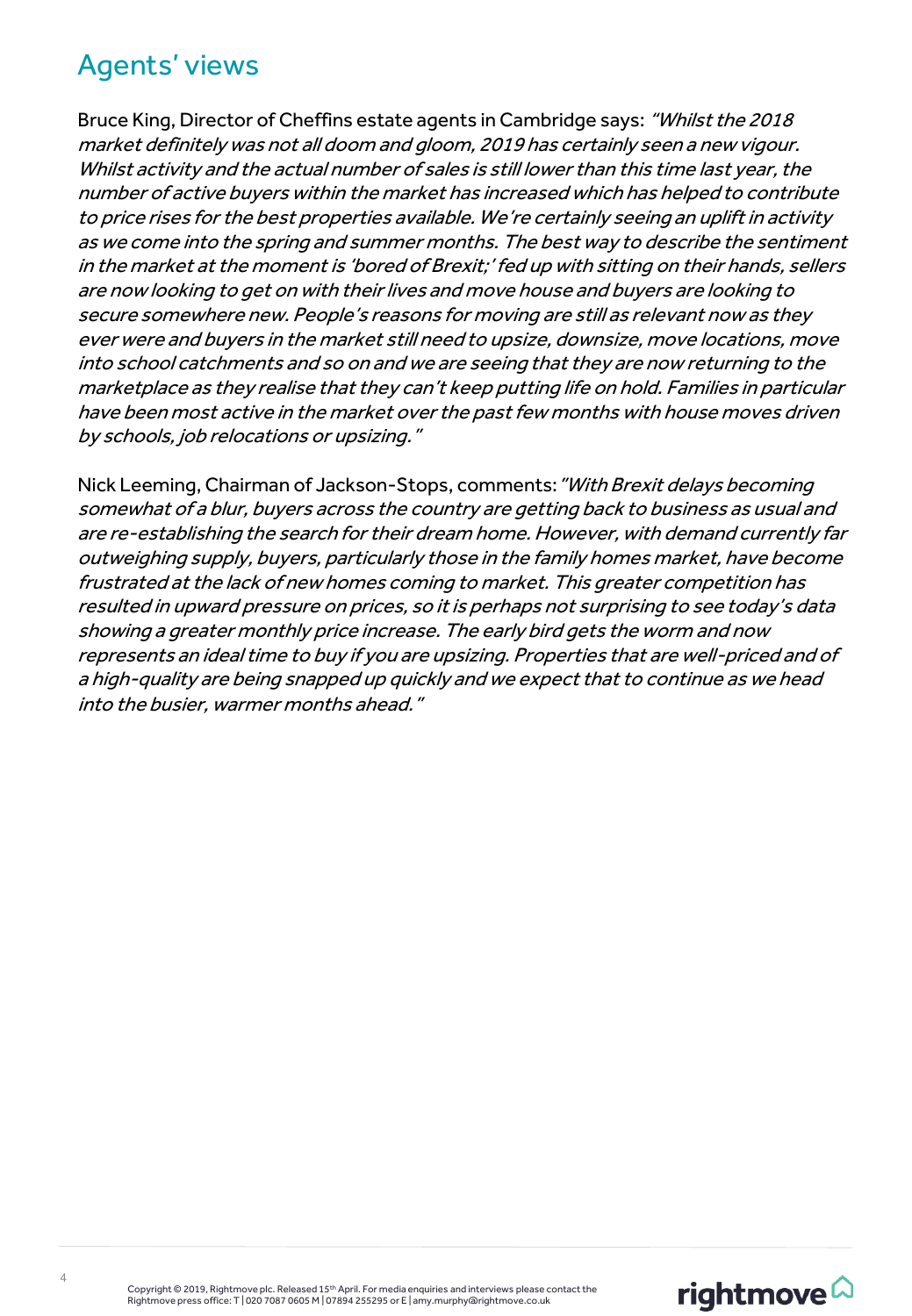# Asking price trends

### Five year asking price trend



#### % monthly change in average asking prices



rightmove $\widehat{\omega}$ 

Copyright © 2019, Rightmove plc. Released 15<sup>th</sup> April. For media enquiries and interviews please contact the<br>Rightmove press office: T | 020 7087 0605 M | 07894 255295 or E | amy.murphy@rightmove.co.uk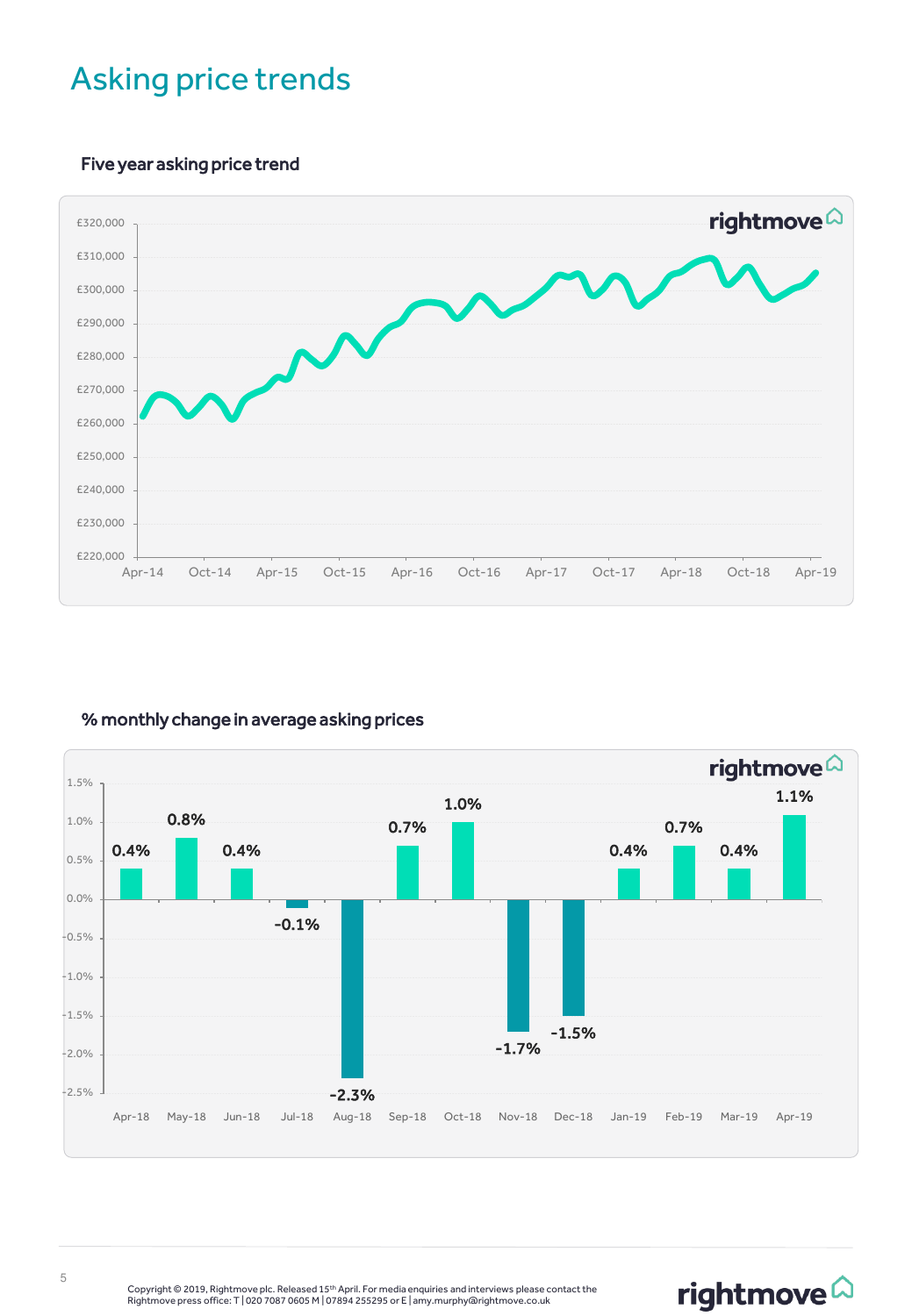## Average time to sell and stock



#### Average 'time to sell' (no. of days) - National



#### Average stock per agent (including Under Offer/Sold STC)

# rightmove $\widehat{\omega}$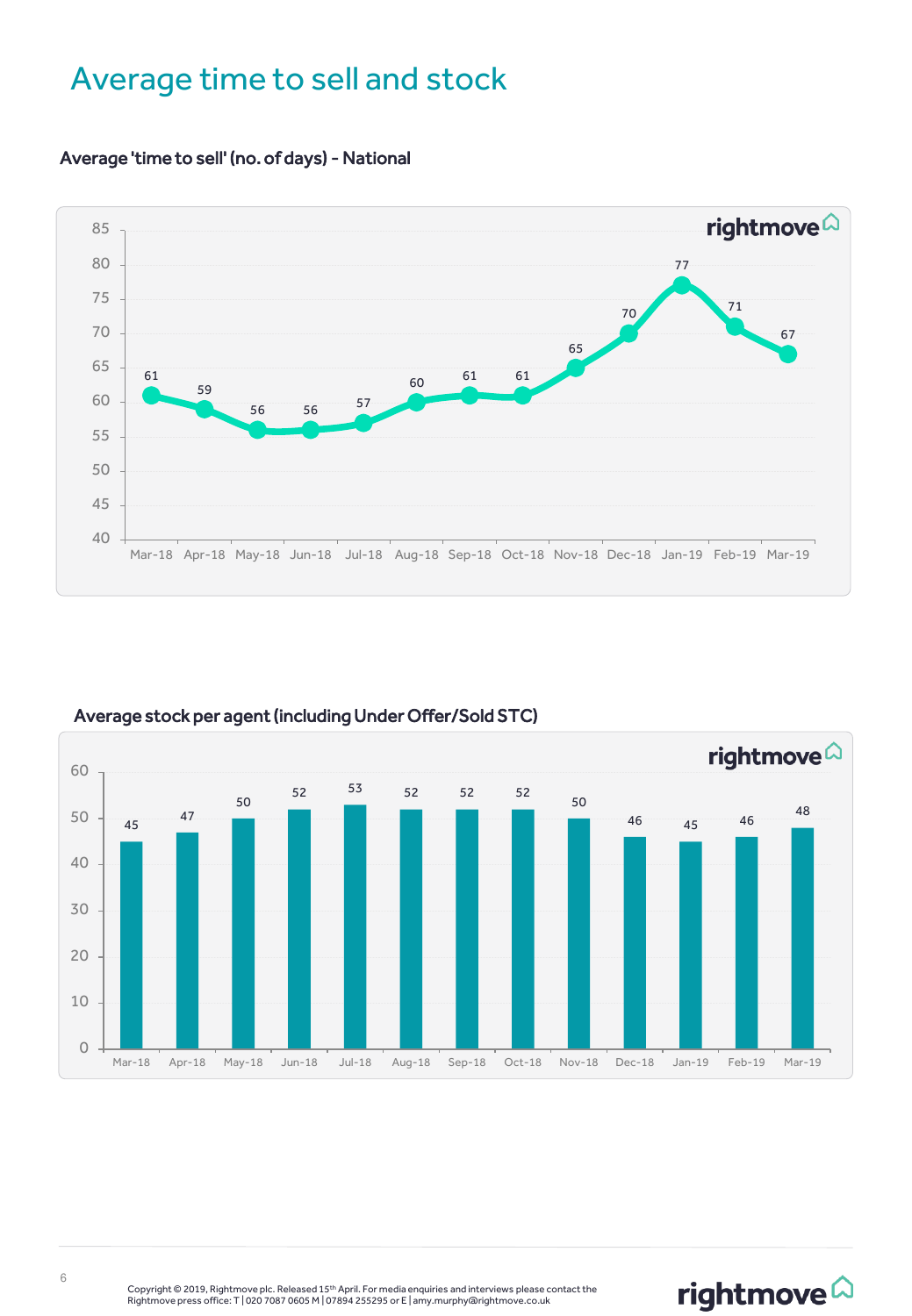# Regional trends



# rightmove<sup>2</sup>

Copyright © 2019, Rightmove plc. Released 15<sup>th</sup> April. For media enquiries and interviews please contact the<br>Rightmove press office: T | 020 7087 0605 M | 07894 255295 or E | amy.murphy@rightmove.co.uk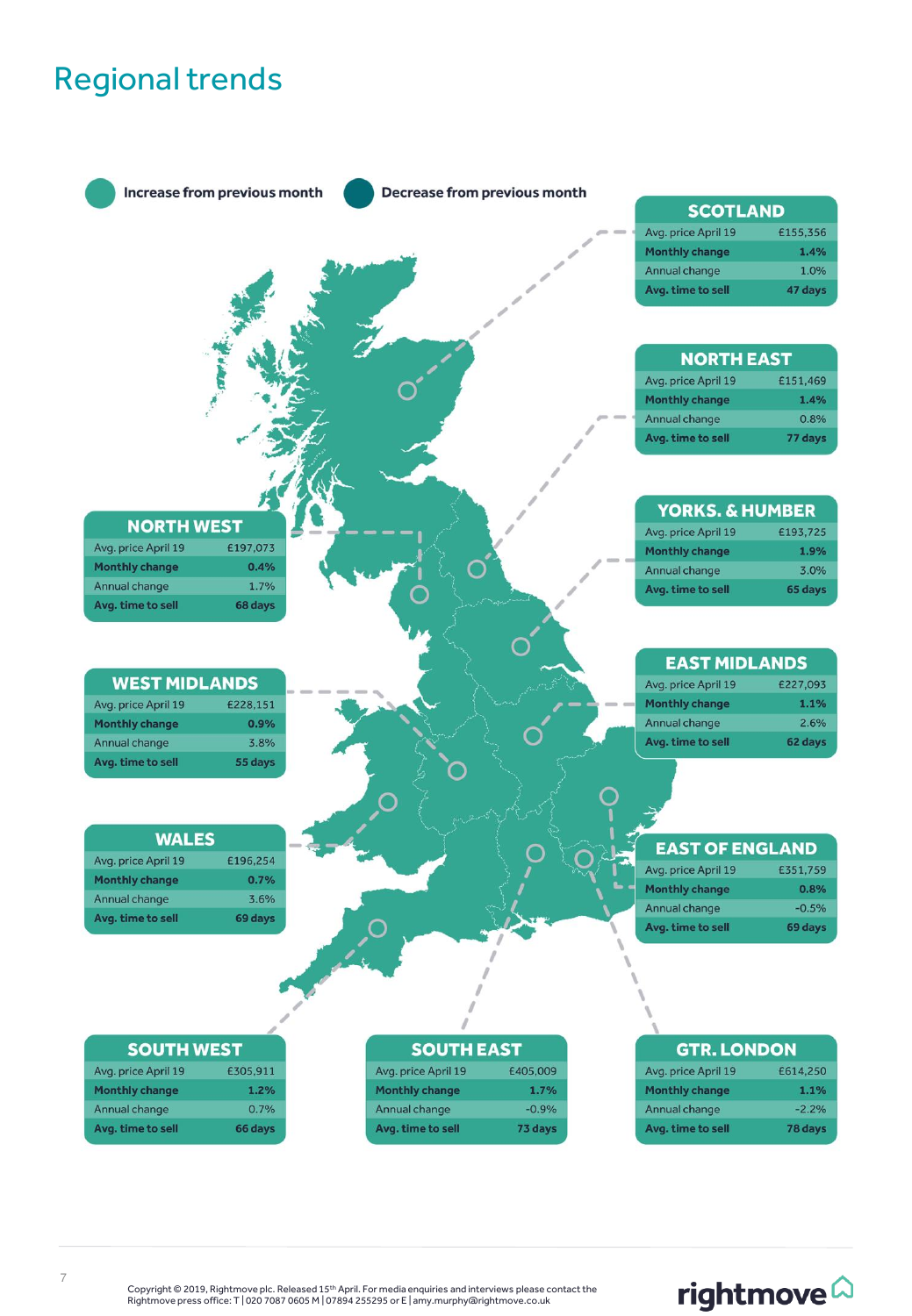# London trends



## Average 'time to sell' (no. of days) - London

Copyright © 2019, Rightmove plc. Released 15<sup>th</sup> April. For media enquiries and interviews please contact the<br>Rightmove press office: T | 020 7087 0605 M | 07894 255295 or E | amy.murphy@rightmove.co.uk

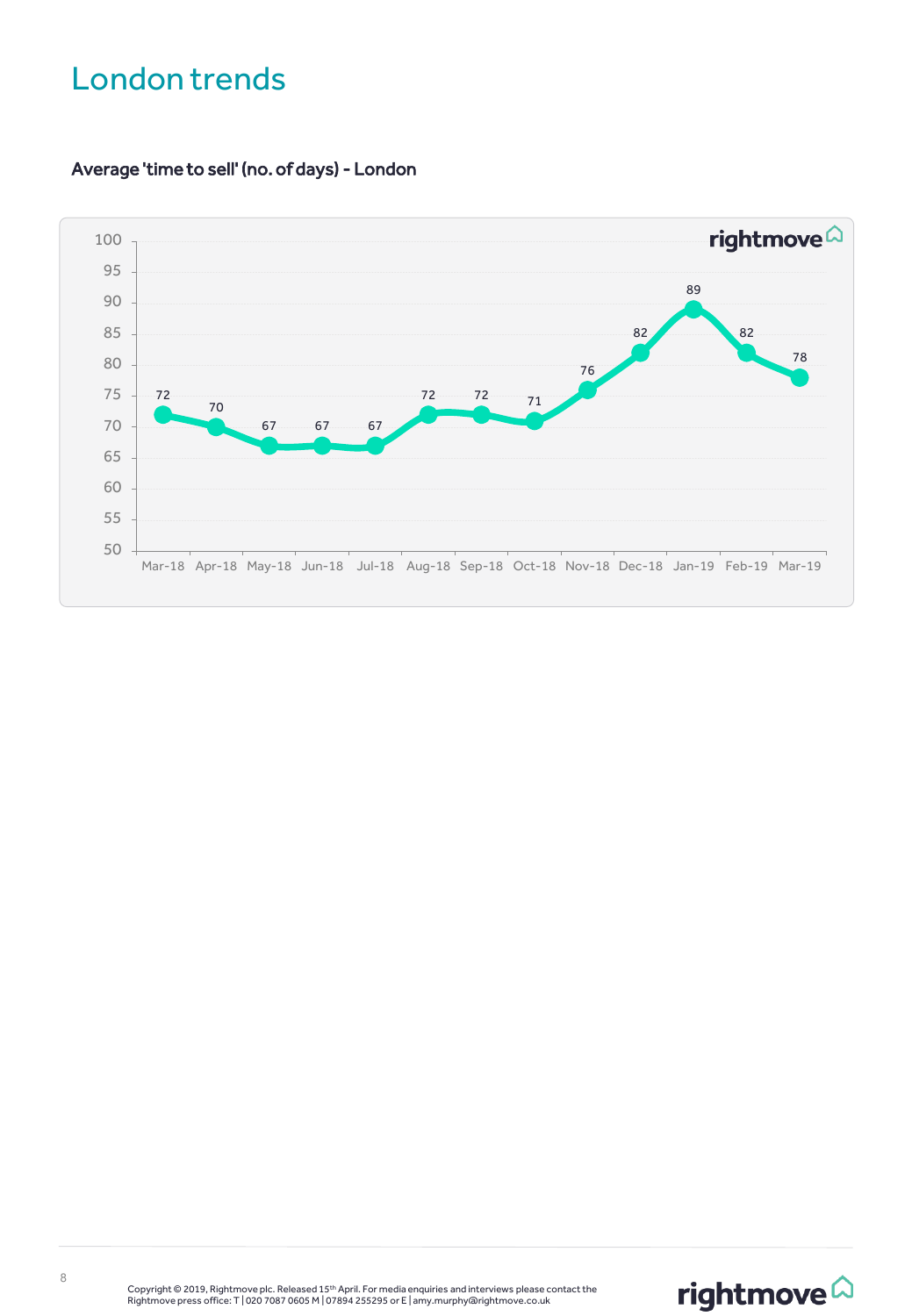# London trends

Borough data is based on a three-month rolling average and can be used as an indicator of overall price trends in each borough over time. It is not directly comparable with the overall London monthly figures.

| <b>Borough</b>              | Avg. price<br>April 2019 | Monthly change | Annual change |
|-----------------------------|--------------------------|----------------|---------------|
| Havering                    | £411,119                 | $-0.6%$        | 0.4%          |
| Southwark                   | £645,549                 | 2.6%           | 0.2%          |
| Redbridge                   | £453,142                 | 0.5%           | $-0.2%$       |
| Wandsworth                  | £812,750                 | 1.9%           | $-0.3%$       |
| <b>Barking and Dagenham</b> | £313,688                 | 1.1%           | $-0.3%$       |
| Enfield                     | £453,923                 | 1.1%           | $-0.5%$       |
| Islington                   | £761,455                 | 2.0%           | $-0.9%$       |
| Newham                      | £408,920                 | 1.4%           | $-1.1%$       |
| <b>Waltham Forest</b>       | £477,995                 | 0.6%           | $-1.4%$       |
| <b>Bexley</b>               | £403,515                 | 0.3%           | $-1.6%$       |
| <b>Bromley</b>              | £528,005                 | 0.6%           | $-1.8%$       |
| Ealing                      | £551,429                 | 0.4%           | $-1.9%$       |
| Sutton                      | £459,418                 | 1.9%           | $-1.9%$       |
| Harrow                      | £547,591                 | 0.9%           | $-1.9%$       |
| Greenwich                   | £441,685                 | 1.3%           | $-2.2%$       |
| Hillingdon                  | £484,215                 | 1.0%           | $-2.4%$       |
| Croydon                     | £432,033                 | 1.4%           | $-2.6%$       |
| Hounslow                    | £545,667                 | 0.7%           | $-2.6%$       |
| Haringey                    | £602,863                 | 0.1%           | $-2.6%$       |
| <b>Brent</b>                | £569,278                 | 1.0%           | $-2.6%$       |
| Westminster                 | £1,424,478               | 0.6%           | $-2.7%$       |
| Lambeth                     | £627,469                 | 3.8%           | $-2.7%$       |
| Hammersmith and Fulham      | £922,700                 | 0.7%           | $-2.9%$       |
| Richmond upon Thames        | £810,227                 | $-0.9%$        | $-3.0%$       |
| Camden                      | £968,144                 | $-1.7%$        | $-3.1%$       |
| Lewisham                    | £458,342                 | 0.2%           | $-3.8%$       |
| Kingston upon Thames        | £607,641                 | $-0.2%$        | $-3.9%$       |
| <b>Barnet</b>               | £634,472                 | 0.9%           | $-4.1%$       |
| Merton                      | £628,333                 | 0.5%           | $-4.3%$       |
| <b>Tower Hamlets</b>        | £562,270                 | 1.5%           | $-5.7%$       |
| Hackney                     | £625,637                 | $-0.7%$        | $-5.8%$       |
| Kensington and Chelsea      | £1,516,867               | 0.5%           | $-7.0%$       |



# rightmove $\widehat{\omega}$